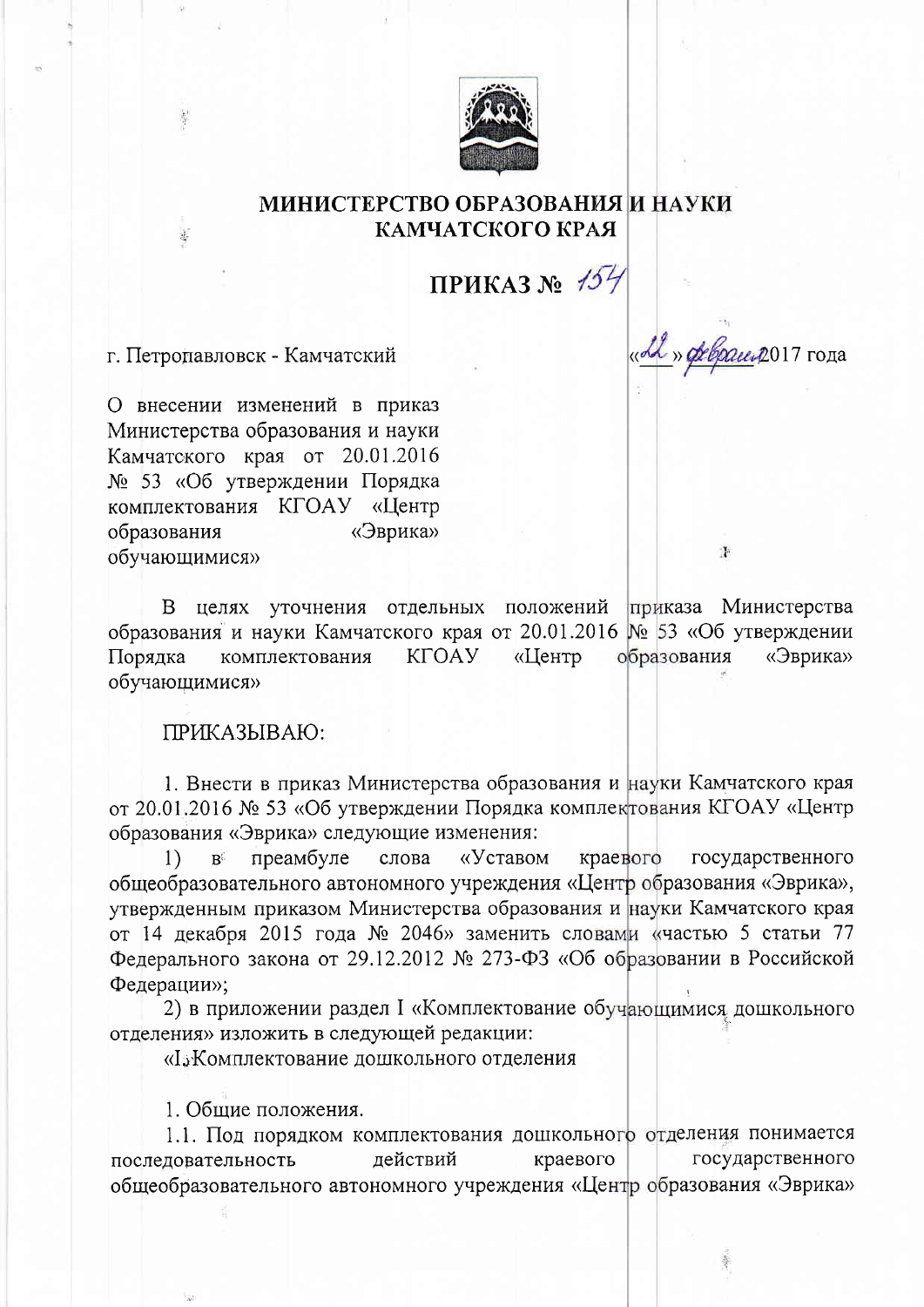(далее - КГОАУ «Центр образования «Эврика») при формировании контингента детей для зачисления в КГОАУ «Центр образования «Эврика» на обучение по образовательным программам дошкольного образования, обеспечивающим развитие интеллектуальных, творческих и прикладных способностей обучающихся.

1.2. В КГОАУ «Центр образования «Эврика» на обучение  $\overline{10}$ образовательным программам дошкольного образования зачисляются дети, проживающие на территории Камчатского края, подлежащие обучению по образовательным программам дошкольного образования и поставленные на учет для предоставления места в КГОАУ «Центр образования «Эврика».

2. Учет детей, нуждающихся в предоставлении места в КГОАУ «Центр образования «Эврика».

2.1. Учет детей, нуждающихся в предоставлении места в КГОАУ «Центр обучение по образовательным программам образования «Эврика» на дошкольного образования, ведется в электронном виде в автоматизированной подсистеме «Е-услуги. Образование» государственной информационной системы Камчатского края «Сетевой город» (далее соответственно - учет, информационная система).

2.2. Постановка на учет осуществляется путем регистрации ребенка в информационной системе уполномоченным должностным лицом КГОАУ «Пентр образования «Эврика», ответственным за прием заявлений, на основании личного обращения родителей (законных представителей) ребенка в КГОАУ «Центр образования «Эврика» с письменным заявлением по форме согласно приложению № 1 к Порядку комплектования КГОАУ «Центр образования «Эврика» (далее - Порядок).

В заявлении подписью родителей (законных представителей) ребенка фиксируется также согласие на обработку их персональных данных и персональных данных ребенка в порядке, установленном законодательством Российской Федерации.

2.3. Родители (законные представители) ребенка вправе поставить ребенка на учет самостоятельно посредством заполнения интерактивной формы заявления на Портале государственных услуг Российской Федерации (http://www.gosuslugi.ru) или Портале государственных и муниципальных услуг Камчатского края (https://pgu.kamgov.ru).

2.4. При постановке на учет при личном обращении в КГОАУ «Центр родители (законные представители) ребенка «Эврика» образования предъявляют паспорт или иной документ, удостоверяющий личность родителей (законных представителей), оригинал свидетельства о рождении ребенка.

постановке на учет посредством использования Портала При государственных услуг Российской Федерации или Портала государственных и муниципальных услуг Камчатского края к электронной форме заявления прилагаются электронные образцы документов, подтверждающие сведения, указанные в заявлении.

2.5. Родителям (законным представителям) ребенка, представившим документы о постановке на учет лично в КГОАУ «Центр бразования

 $\ell$ 

 $\mathbf{v}$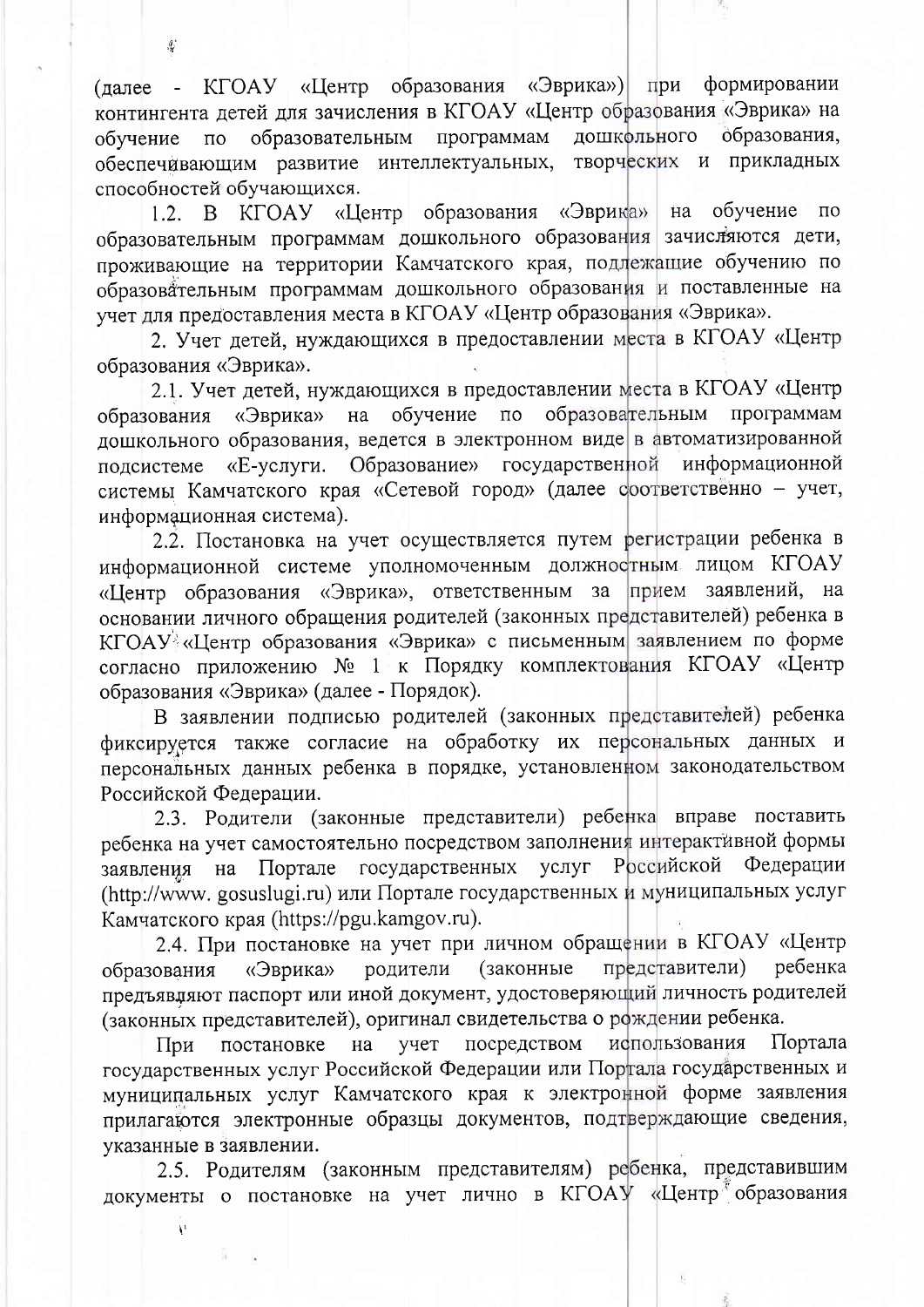«Эврика», выдается письменное уведомление о постановке на учет ребенка в информационной системе с указанием даты регистрации и номера очереди (далее - уведомление).

В случае подачи родителями (законным представителями) заявления в электронной форме посредством использования Портала государственных услуг Российской Федерации или Портала государственных и муниципальных услуг Камчатского края, уведомление формируется в электронной форме и отправляется на адрес заявителя в «личный кабинет».

Родители (законные представители) ребенка, осуществившие  $2.6.$ использованием Портала учет самостоятельно  $\mathbf{C}$ постановку на государственных услуг Российской Федерации или Портала государственных и муниципальных услуг Камчатского края, в течение 30 календарных дней с даты регистрации заявления в информационной системе представляют в КГОАУ «Центр образования «Эврика» оригиналы документов, подтверждающие сведения, указанные в заявлении.

2.7. В случае, если на начало периода комплектования дошкольного отделения, установленного в части 3.2 настоящего раздела, ребёнок имеет направление для зачисления в другую образовательную ортанизацию в Камчатском крае, реализующую образовательную программу дошкольного образования, либо уже зачислен в неё, он снимается с учета.

Снятие ребенка с учета осуществляется также в следующих случаях:

1) на основании личного заявления родителя (законного представителя) ребенка о снятии с учета;

2) по достижении ребенком возраста 7 лет;

3) при зачислении ребенка в КГОАУ «Центр образования «Эврика».

3. Комплектование дошкольного отделения.

3.1. В целях информирования о порядке комплектования дошкольного отделения КГОАУ «Центр образования «Эврика» не позднее 15 марта текущего года размещает на информационном стенде в здании КГОАУ «Центр образования «Эврика» и на официальном сайте КГОАУ «Центр образования «Эврика» в информационно-телекоммуникационной сети «Интернет» по адресу: http://evrika41.ru/ (далее - официальный сайт) информацию о количестве свободных мест в группах для зачисления детей на обучение по образовательным программам дошкольного образования, о сроках зачисления и перечне документов, необходимых для зачисления детей.

3.2. Комплектование дошкольного отделения осуществляется ежегодно в срок с 15 апреля по 15 июня текущего календарного года. В остальное время проводится доукомплектование на свободные места.

3.3. Комплектование групп детьми осуществляется с учетом их возраста и наполняемости групп.

Группа комплектуется детьми, родившимися в одном календарном году (с 1 января по 31 декабря).

Количество групп определяется исходя из их предельной наполняемости, установленной Санитарно-эпидемиологическими требованиями к устройству, содержанию и организации режима работы дошкольных образовательных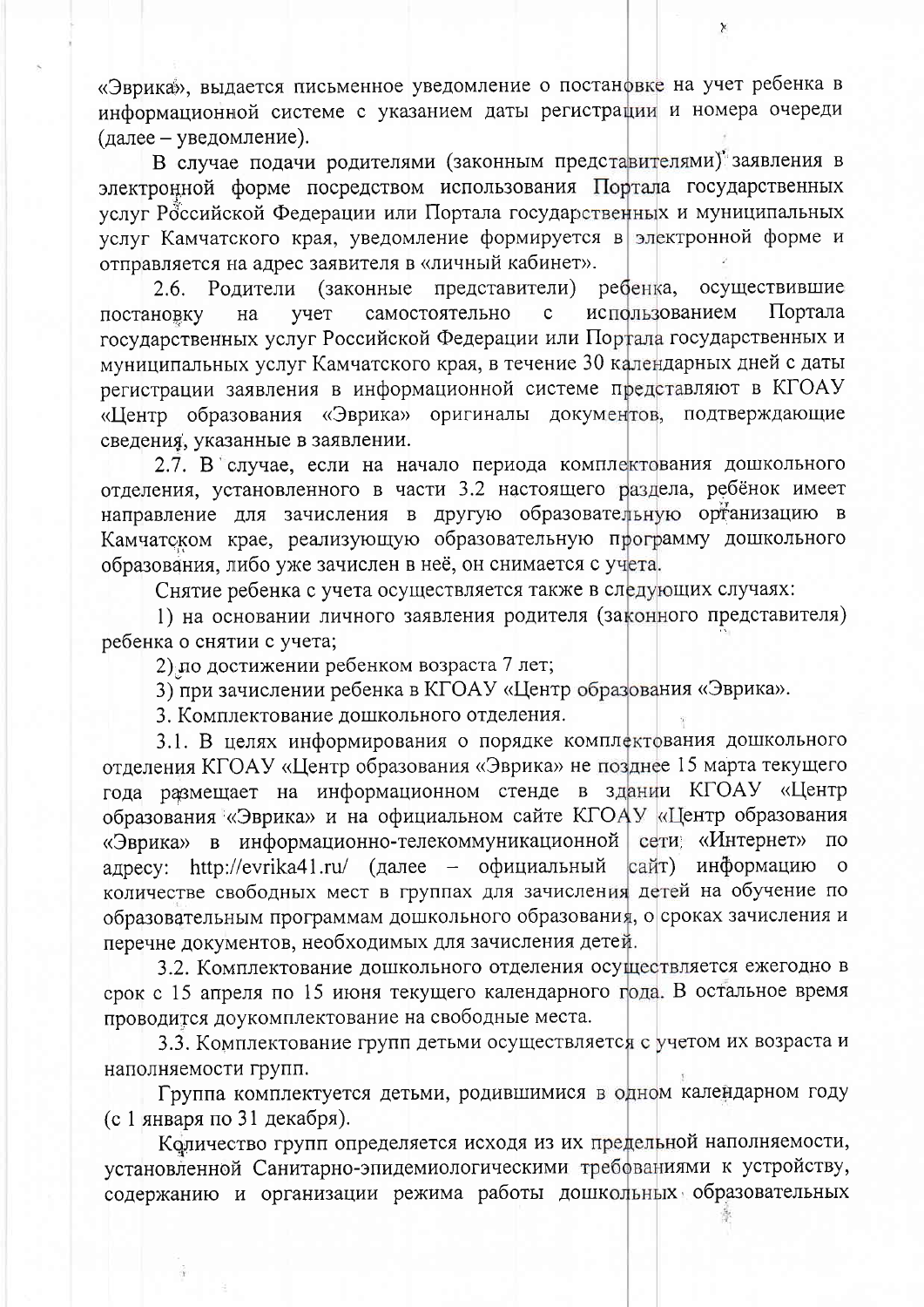(СанПиН 2.4.1.3049-13), утвержденными организаций постановлением Главного государственного санитарного врача Российской Федерации от 15.05.2013 № 26.

3.4. Группы комплектуются детьми, поставленными на учет и включенными в список детей для предоставления места в КГОАУ «Центр образования «Эврика» с 1 сентября текущего года (далее - список), в порядке очередности исходя из даты регистрации заявления о постановке на учет. В остальное время производится доукомплектование групп на свободные места.

3.5. Если в процессе комплектования места в КГОАУ «Центр образования «Эврика» предоставлены не всем детям, состоящим на учете и включенным в список, эти дети переходят в статус «очередников» и обеспечиваются свободными местами в соответствующей возрастной группе в течение учебного года в порядке перевода либо местами в соответствующей возрастной группе с 1 сентября следующего года исходя из очередности постановки на учет.

Директор **KFOAY**  $3.6.$ «Центр образования «Эврика», либо уполномоченное им должностное лицо, извещает родителей (законных представителей) ребенка о наступлении очередности для зачисления ребенка в КГОАУ «Центр образования «Эврика» на обучение по образовательным программам дошкольного образования и выдает направление для зачисления в КГОАУ «Центр образования «Эврика».

3.7. В случае, если в течение 30 календарных дней со дня извещения, родители (законные представители) ребенка не обратились в КГОАУ «Центр образования «Эврика» с заявлением о приеме ребенка в КГОАУ «Центр образования «Эврика» без уважительной причины, местр их ребенка переходит в порядке очереди другому ребенку, состоящему на учете и включенному в список.

4. Прием в КГОАУ «Центр образования «Эврика» на обучение по образовательным программам дошкольного образования.

4.1. В КГОАУ «Центр образования «Эврика» на обучение  $\overline{110}$ образовательным программам дошкольного образования зачисляются дети в возрасте от 3 до 7 лет.

4.2. В приеме в КГОАУ «Центр образования «Эврика» может быть отказано только по причине отсутствия свободных мест в КГОАУ «Центр образования «Эврика».

4.3. Прием в КГОАУ «Центр образования «Эврика» на обучение по образовательным программам дошкольного образования осуществляется по личному заявлению родителя (законного представителя) ребенка по форме согласно приложению № 2 к Порядку комплектования КГОАУ «Центр образования «Эврика» предъявлении оригинала при документа, удостоверяющего личность родителя (законного представителя), либо оригинала документа, удостоверяющего личность иностранного гражданина и лица без гражданства в Российской Федерации в соответствии со статьей 10 Федерального закона от 25.07.2002 № 115-ФЗ «О правовом положении иностранных граждан в Российской Федерации».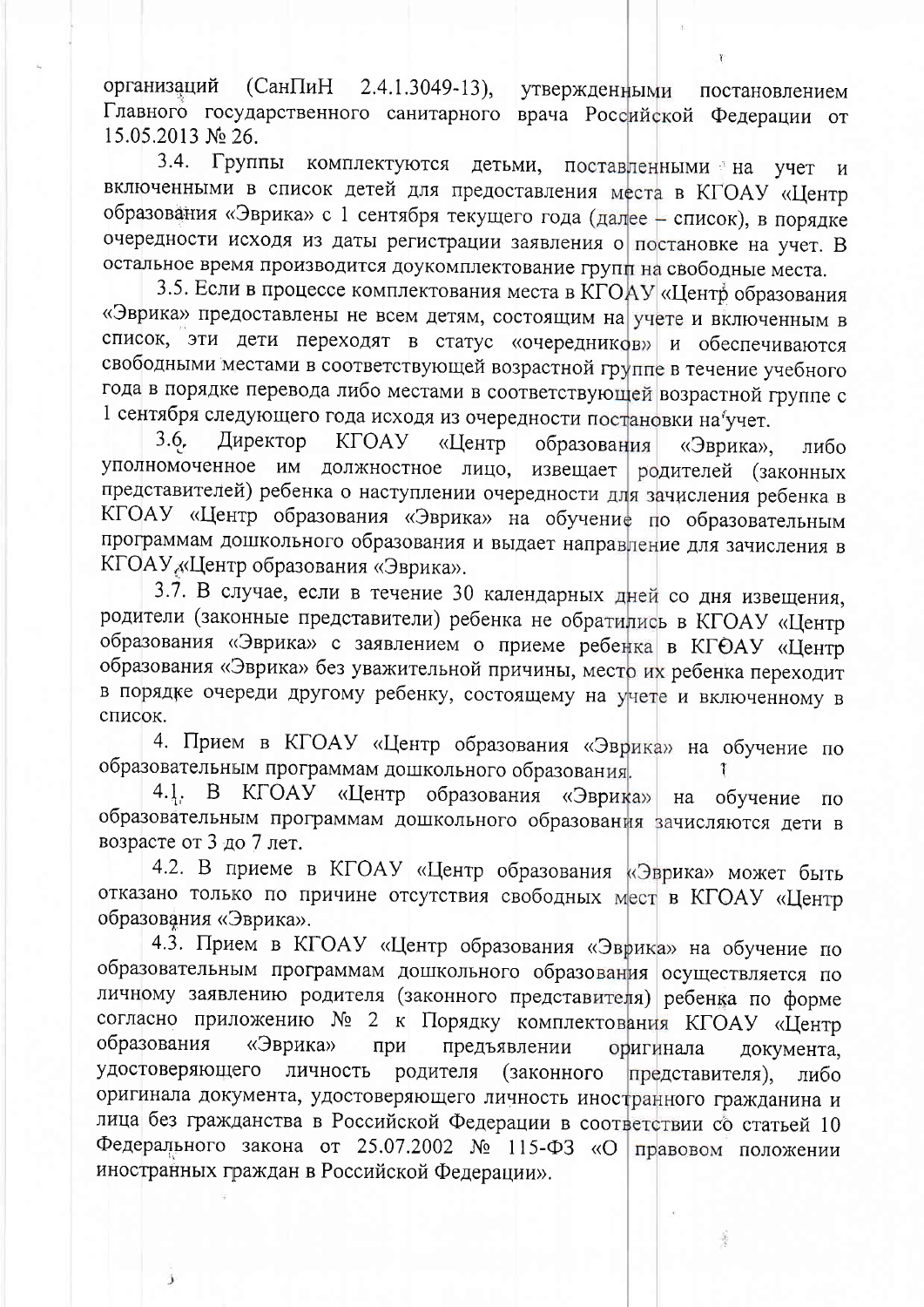4.4. Для приема в КГОАУ «Центр образования «Эврйка» родители (законные представители) детей дополнительно предъявляют оригинал свидетельства о рождении ребенка либо документ, подтверждающий родство заявителя (или законность представления прав ребенка).

 $4.5.$ Родители (законные представители) детей, являющихся иностранными гражданами или лицами без гражданства, дополнительно предъявляют документ, подтверждающий родство заявителя (или законность представления прав ребенка), и документ, подтверждающий право заявителя на пребывание в Российской Федерации.

Иностранные граждане и лица без гражданства все документы представляют на русском языке или вместе с заверенным в установленном порядке переводом на русский язык.

4.6. Копии предъявляемых при приеме документов хранятся в КГОАУ «Центр образования «Эврика» в личном деле ребенка на время его обучения по образовательным программам дошкольного образования.

4.7. Прием детей, впервые поступающих в КГОАУ «Центр образования «Эврика», осуществляется на основании медицинского заключения.

4.8. Дети с ограниченными возможностями здоровья, принимаются на обучение по адаптированной образовательной программе дошкольного образования только с согласия родителей (законных представителей) и на основании рекомендаций психолого-медико-педагогической комиссии.

4.9. Родители (законные представители) ребенка вправе по своему усмотрению дополнительно представить иные документы, которые, по их мнению, имеют значение для приема ребенка в КГОАУ «Центр образования «Эврика».

4.10. При приёме в КГОАУ «Центр образования «Эврика» родители (законные представители) ребенка знакомятся с лицензией на образовательную деятельность, уставом КГОАУ «Центр образования «Эврика» и другими документами, регламентирующими организацию и осуществление образовательной деятельности, права обязанности И обучающихся (воспитанников).

Факт ознакомления родителей (законных представителей) фиксируется в заявлении о приеме и заверяется личной подписью родителей (законных представителей).

Подписью родителей (законных представителей) фиксируется также согласие на обработку их персональных данных и персональных данных ребенка в порядке, установленном законодательством Российской Федерации.

4.11. Директор **KFOAY** «Центр образования «Эврика», ИЛИ уполномоченное им должностное лицо, сличает подлинники представленных документов с их копиями, проверяет полноту и достоверность представленных документов и возвращает после проверки подлинники лицу, представившему документы.

4.12. Заявление о приеме в КГОАУ «Центр образования «Эврика» и прилагаемые к нему документы, представленные родителями (законными представителями) ребенка, регистрируются директором КГОАУ «Центр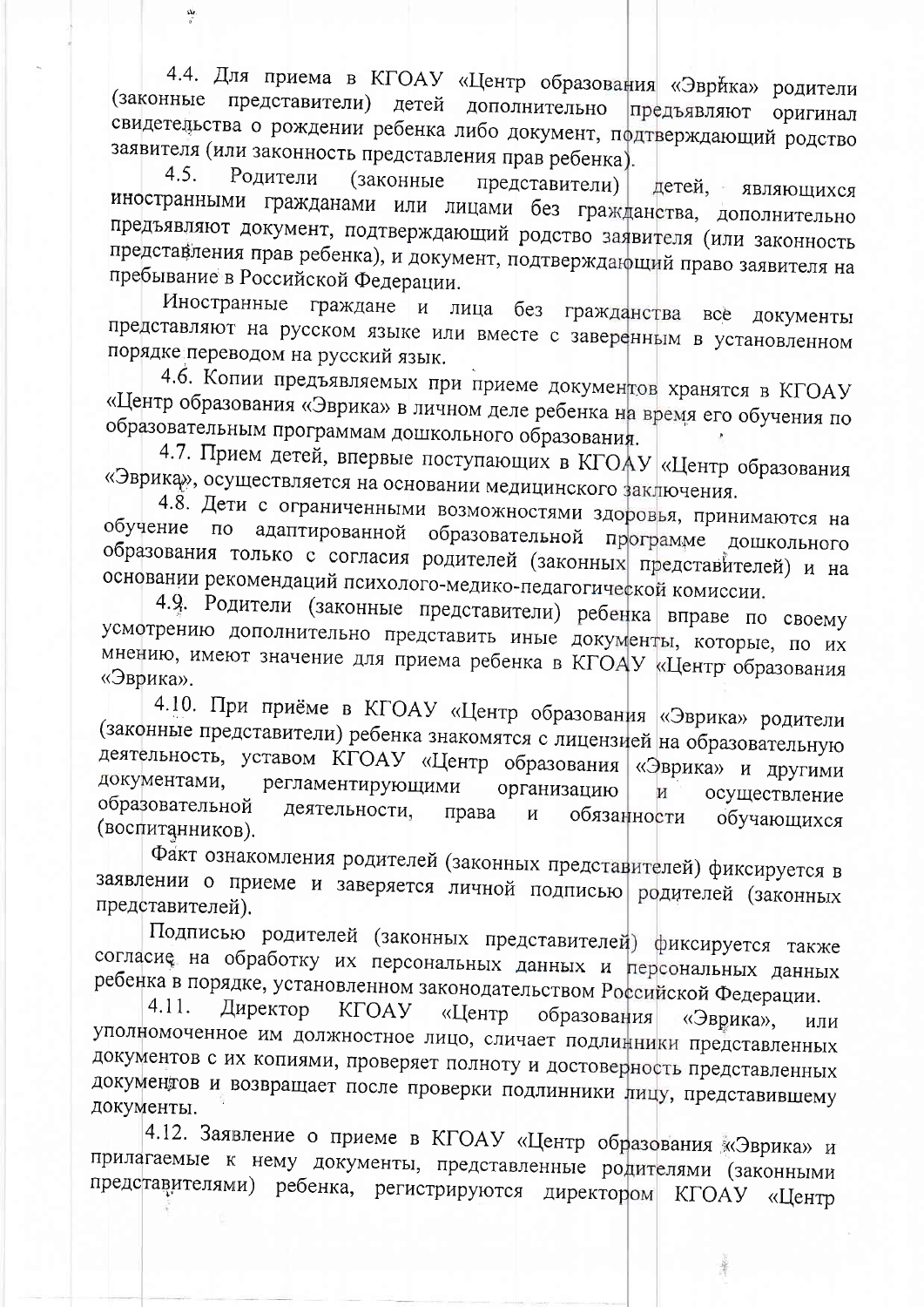образования «Эврика» или уполномоченным им должностным лицом, ответственным за прием документов, в журнале приема заявлений о приеме в КГОАУ «Центр образования «Эврика».

4.13. После регистрации заявления родителям (законным представителям) выдается расписка в получении документов, содержащая информацию о регистрационном номере заявления о приеме ребенка в КГОАУ «Центр «Эврика», перечне представленных документов. Расписка образования заверяется подписью директора КГОАУ «Центр образования «Эврика» либо уполномоченного должностного лица, ответственного за прием документов, и печатью<sup>®</sup>КГОАУ «Центр образования «Эврика».

4.14. После приема документов между КГОАУ «Центр' образования «Эврика» и родителями (законными представителями) заключается договор об образовании по образовательным программам дошкольного образования (далее - договор об образовании). Форма договора об образовании утверждается локальным актом КГОАУ «Центр образования «Эврика».

Договор об образовании заключается в 2-х экземплярах с выдачей 1-го экземпляра родителю (законному представителю) ребенка.

4.15. В течение трех рабочих дней после заключения договора об образовании директор КГОАУ «Центр образования «Эврика» издает приказ о зачислении ребенка в КГОАУ «Центр образования «Эврика» на обучение по образовательным программам дошкольного образования с 1 сентября текущего года (далее - приказ о зачислении).

4.16. Приказ о зачислении в трехдневный срок после издания размещается на информационном стенде в здании КГОАУ «Центр образования «Эврика» и на официальном сайте.

4.17. После издания приказа о зачислении ребенок снимается с учета.

4.18. При наличии обстоятельств, препятствующих посещению ребенком КГОАУ «Центр образования «Эврика» в установленный договором об образовании срок, место за ребенком сохраняется на срок не более одного месяца на основании заявления одного из родителей (законных представителей) ребенка с указанием таких обстоятельств.

5. Отчисление ребенка из КГОАУ «Центр образования «Эврика» производится в следующих случаях:

1) по письменному заявлению родителей (законных представителей) ребенка;

2) на основании медицинского заключения о состоянии здоровья ребенка, препятствующего его дальнейшему пребыванию в КГОАУ «Центр образования «Эврика»;

3) в связи с устройством в порядке перевода в другую образовательную организацию в Камчатском крае, реализующую образовательную программу дошкольного образования;

4) в связи с непосещением ребенка КГОАУ «Центр образования «Эврика» в установленный договором об образовании срок более одного месяца.»;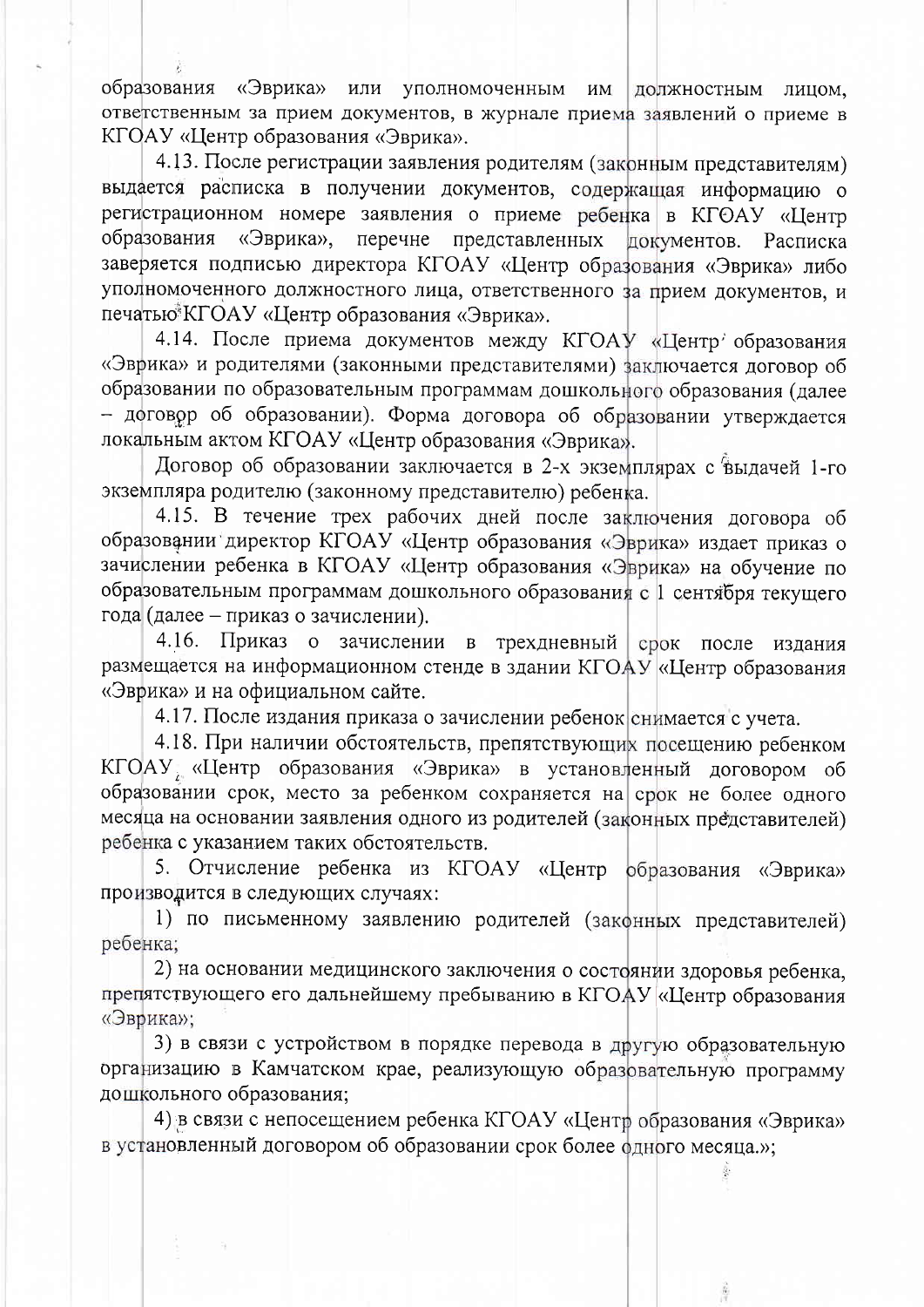3) приложение № 1 к Порядку комплектования КГОАУ «Центр образования «Эврика» изложить в редакции, согласно приложению № 1 к настоящему приказу.

2. Настоящий приказ вступает в силу со дня его подписания.

Министр

 $\frac{1}{2}$ 

 $\bar{X}$ 

 $\tau$ 

 $\mathcal{L}$ 

ŷ

Caken

 $\frac{1}{4}$ 

 $\frac{1}{2}$ 

В.И. Сивак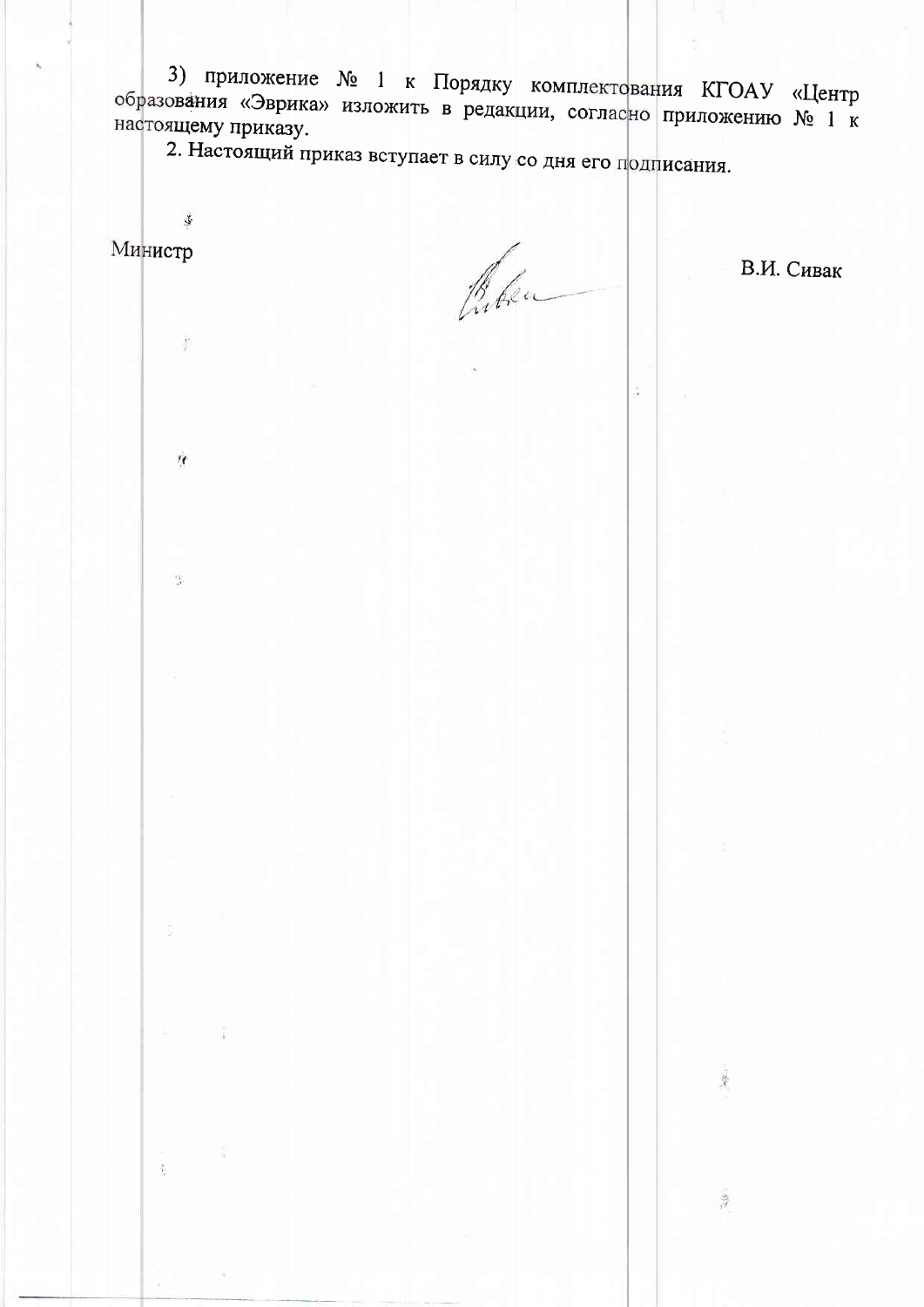Приложение  $K$ приказу Министерства образования и науки Камчатского края<br>от «сел» феврали 2017 № 154

«Приложение № 1 к Порядку комплектования КГОАУ «Центр образования «Эврика»

**Директору** КГОАУ «Центр образования «Эврика»

 $O<sub>T</sub>$ 

(Ф.И.О. заявителя полностью) проживающего по адресу:

| паспорт серия |  |
|---------------|--|
| выдан         |  |

泰

Заявление.

Прошу поставить на учет для зачисления в КГОАУ «Центр образования «Эврика» обучение по образовательным на программам дошкольного образования

| (Ф.И.О. ребенка, дата его рождения, адрес проживания)               |                      |  |
|---------------------------------------------------------------------|----------------------|--|
| и выдать направление в<br>20                                        | $\Gamma$ .           |  |
| название месяца)                                                    |                      |  |
| 1. Сведения о родителях:                                            |                      |  |
| Мать $(\Phi$ .И.О):                                                 |                      |  |
| Место работы, должность                                             |                      |  |
| Рабочий и мобильный телефон:                                        |                      |  |
|                                                                     |                      |  |
| Место работы, должность:                                            |                      |  |
| Рабочий и мобильный телефон:                                        |                      |  |
| Домашний адрес и телефон:                                           |                      |  |
|                                                                     |                      |  |
| 2. Согласие на использование персональных данных.<br>$\mathbb{R}$ R |                      |  |
| $(\Phi$ .И.О $)$                                                    |                      |  |
| $R$ COOTRATCTDUM $c$ (Dependix III) $\epsilon$ personals            | 27.07.2000110.178.35 |  |

в соответствии с Федеральным законом от 27.07.2006 № 152-ФЗ «О персональных данных» в связи с подачей мною заявления о постановке на учет моего ребенка

 $\ddot{\ddot{\phantom{a}}}$